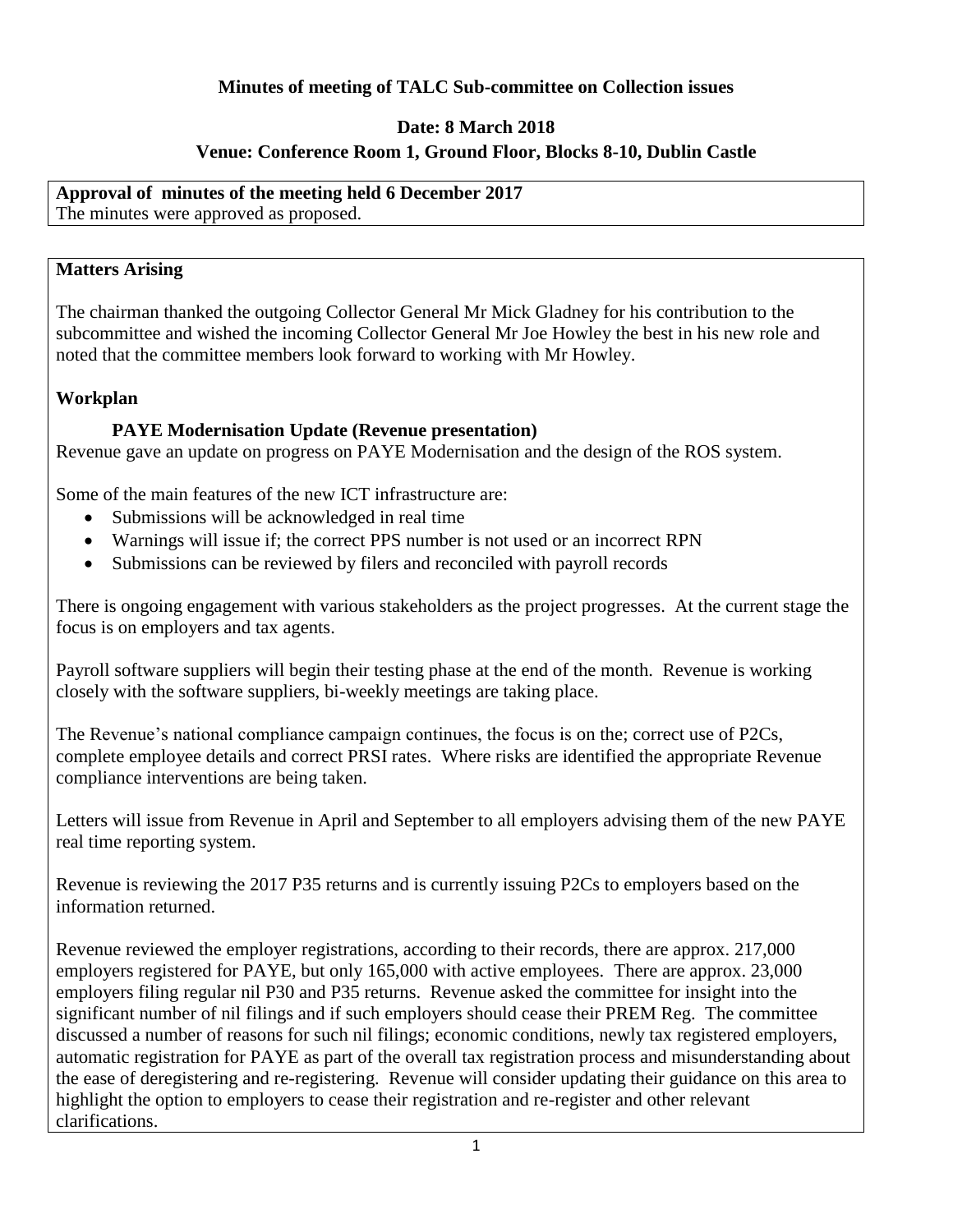Revenue asked for insight into how employers register for, and operate their payroll in cases involving directors' salary. The committee discussed the practice for employers to file their payroll returns on behalf of their directors separate using a second employer number while the payroll for employees is managed and filed by their payroll operator. This is because the salary details and personal information of directors is required to be kept private and separate.

Revenue visits to certain employers, mainly those with a small number of employees, will commence in May. The focus of such visits is to inform and assist such employers with their move to real time PAYE reporting. The visits will be carried out by the Revenue regions. The committee asked for an update at the next meeting on the key outcomes from such meetings.

## **Debt Management Services**

A more seamless integrated internal Revenue process is due to commence on 1 January 2019. A new system is under development to replace the legacy system. Revenue will provide an update at the next meeting.

# **MyEnquiries**

In response to practitioners' request for an offset function and examples submitted to Revenue in advance for their consideration. Revenue pointed out that manuals, etc. were updated to increase awareness of the offset functions already available within ROS. In relation to queries about correspondence about offsets, Revenue said that a new category could be introduced to MyEnquiries to make it easier to identify 'offset' queries, which would continue to be dealt with in accordance with Revenue's current customer service standards. Reducing the standard for replies to such queries would involve a wider discussion in Revenue. In relation to the request for a CGT and Income Tax offset function, Revenue advised that it is being reviewed as a facility on the Form 11, and would need to be costed and prioritised.

Practitioners suggested that Revenue review the Statement of New Liabilities and the RDI instruction for a method of introducing an offset facility. It was pointed out that Revenue operate offset instructions in accordance with Section 960H of the TCA.

Revenue confirmed that offset requests/queries should be directed to the relevant Tax District for IT/CT/CGT and to Collector Generals for VAT and PAYE/PRSI.

# **CAT Payments**

A facility for tax agents to make payments using RevPay is on the Revenue's development agenda. It is unlikely to be available before the second half of 2019.

Practitioners stressed the urgency for a solution to the current difficulties with CAT payments and the CAT online facility overall. Revenue reminded the committee of the current CAT Strategy 2018 – 2020. Revenue stated that they would be happy to meet with practitioners to discuss their CAT concerns.

# **VAT Registrations**

Ongoing delays noted but no particular concerns raised at the meeting.

### **ROS Issues**

Practitioners highlighted an issue whereby ROS will not accept PPS numbers for stamp duty purposes where the individual is not registered for Irish income tax. A case by way of example concerns a nonresident, non-domiciled individual who has an Irish PPS number but is not income tax registered; ROS will not accept the PPS number for stamp duty filing purposes. The advice from the Revenue ROS helpdesk was for the individual to submit a paper TR1. Practitioners also discussed the requirement to obtain a GNIB (now the Irish Residence Permit) in such cases. Revenue will consider the matter.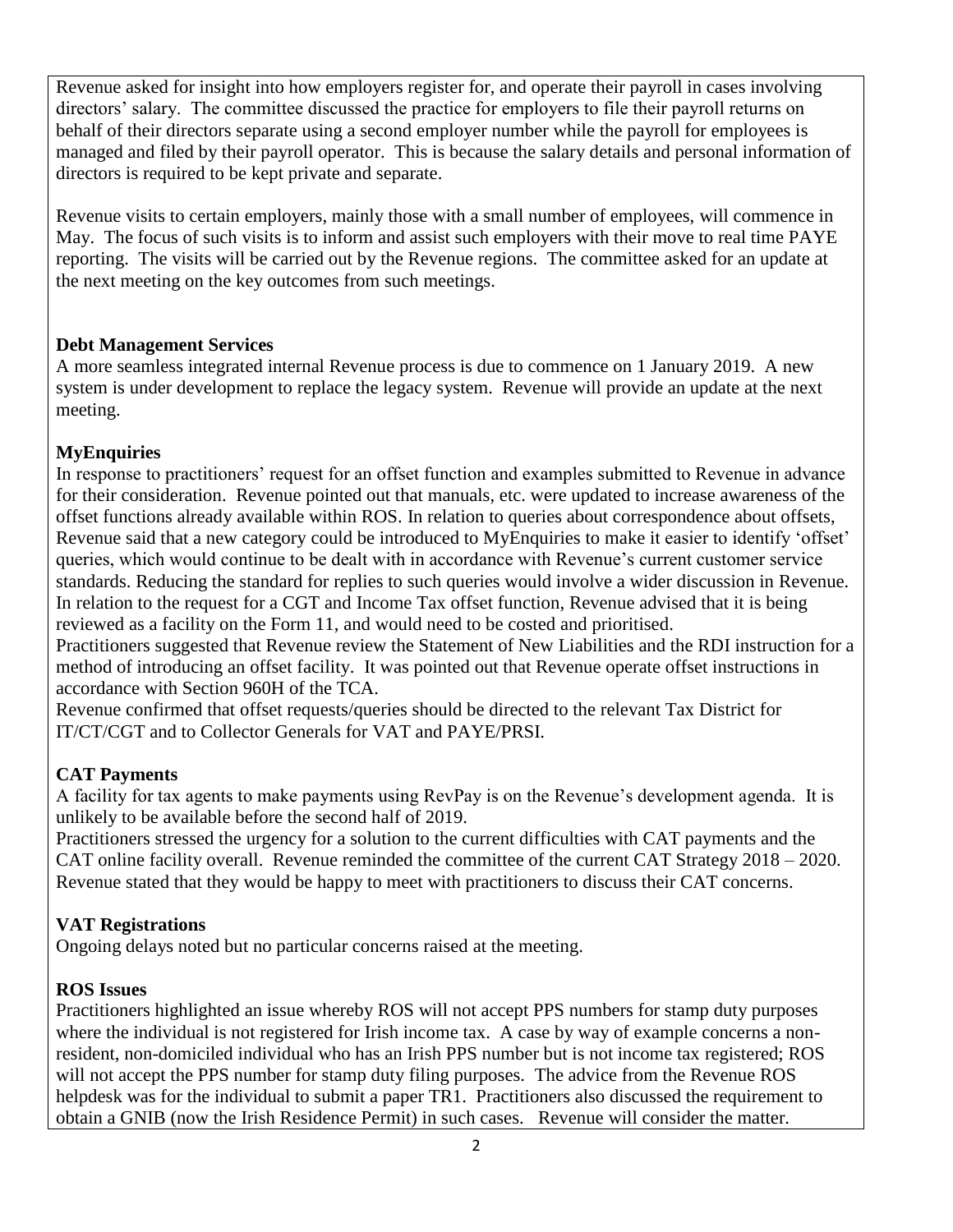### **Simplification**

Practitioners raised these issues and Revenue advised that they will be considered along with the suite of IT developments going forward. FORM 11 -

Simplification of the pension calculation section

- a. CGT section to allow you to tick a box to indicate if there has been no disposal in the year
- b. Explanation of the rental allowances section in "plain English"

Practitioners requested a pre-population of withholding tax credits, for example PSWT credits and DIRT. Revenue advised that currently such information is not captured by electronic means, such information is provided to Revenue manually i.e. by paper forms. Therefore it is not possible for this information to be pre-populated on the ROS Form 11 or Form CT1, the Revenue systems cannot support pre-population unless the information is supplied to Revenue by electronic means. Practitioners were advised that the request for an electronic withholding tax system is a policy matter.

### **Form P45 Employee**

Revenue was asked if an individual leaves employment should they be removed from the P2C when the relevant part of the Form P45 has been filed with Revenue. Revenue responded that they do not review current year P2Cs, employees will be included at the beginning of the year and those who cease employment during the year will remain on the P2C. Such employees must be recorded on the P2C as they were an employee at some stage during the year.

Form P45 will not be a feature in PAYE Modernisation from 01/01/2019 and P2Cs will be replaced by the Revenue Payment Notification (RPN).

### **VAT RTD Compliance**

Practitioners have identified areas of the RTD that require clarification and these will be submitted to Revenue for their consideration.

Practitioners suggested that smaller taxpayers below a certain threshold be exempt from the requirement to file the RTD.

Revenue advised that they are not experiencing any particular issues due to outstanding RTDs. In the case of applications for tax clearance, RTDs for the previous two years must be filed with Revenue, otherwise tax clearance will not issue.

#### **PAYE Services**

Revenue advised that there is an up-to-date list available re which credits or rate band allocations etc. can be requested on the service. The list is published in Revenue Tax and Duty Manual at 2.2.2 and 2.3.1.

#### **Notional Allocation Form**

Practitioners had advised that reallocation requests made solely via TLS/MyEnquiries were not being accepted by Revenue and that the reallocation form has not been updated for full self-assessment legislation and still included reference to section 958 which is now obsolete.

Revenue advised that reallocation requests made solely via TLS/MyEnquiries are and have been accepted. Revenue further advised that that updating of the reallocation form is imminent.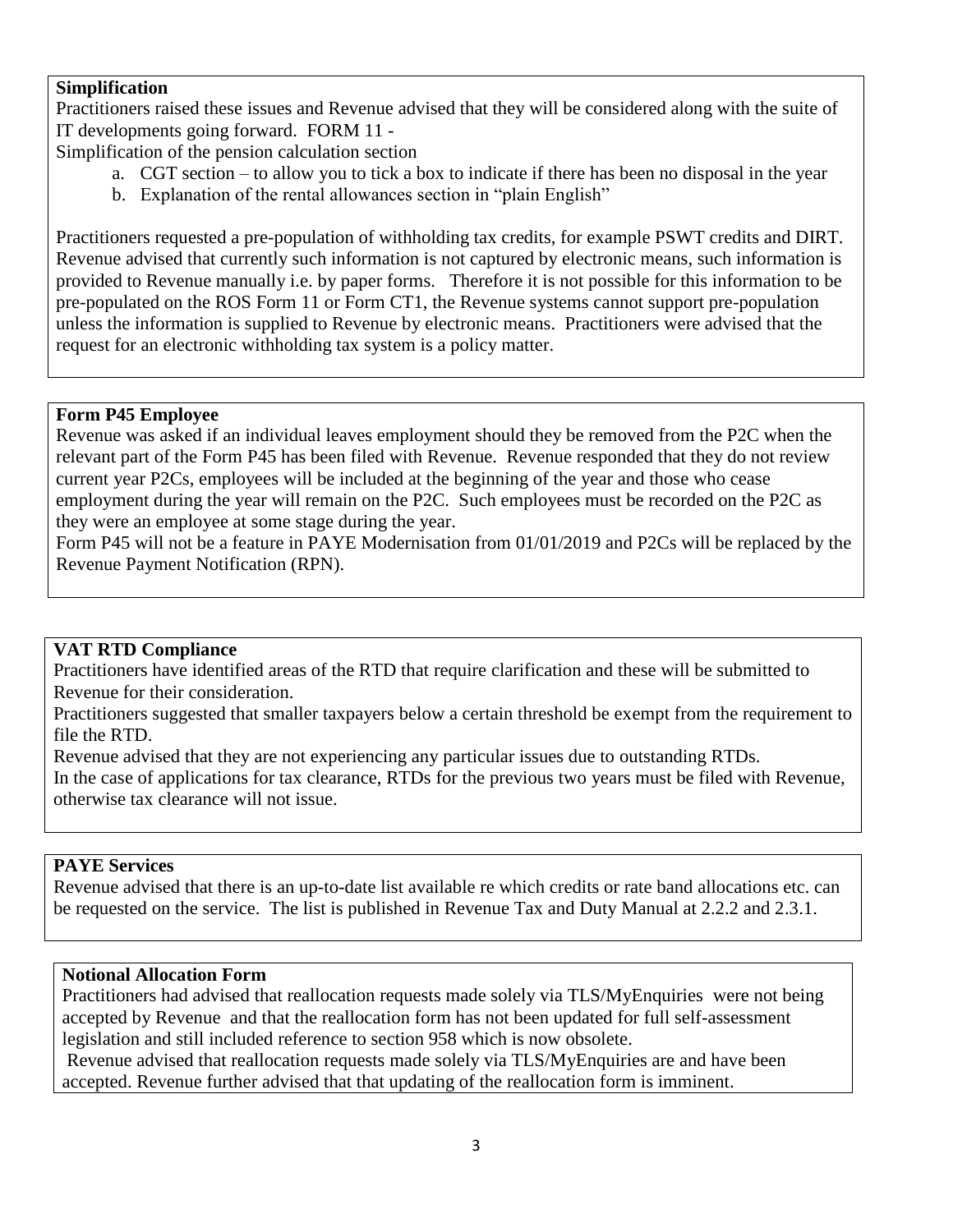### **Investment Undertaking Tax and Agent Link Forms**

Revenue was asked to consider adding an option for agents to link to Investment Undertaking Tax from the outset at Agent Link form stage on ROS. Revenue agreed to consider the request

#### **Access to information following a change in agent**

Revenue reviewed the options available to provide historic taxpayer information to a new tax agent in line with Data Protection requirements. Given technology restraints at the moment there are not many options available to Revenue, one option under consideration is making past tax returns available to the taxpayer to view online which can then be passed to the tax agent. This matter will be kept on the agenda.

#### **Form 12 2017**

The online Form 12 is available since 1 January 2017. The paper form is due in the coming weeks. A Form 12S for 2017 will follow.

### **AOB**

ROS Inbox – Revenue will consider practitioners' request for ROS to state the date a refund of tax issued.

VAT Form - Input and Output details – Revenue will look to provide the information on ROS to the tax agent who is not the VAT agent

Phone system – Revenue will review the duplication of the PPS number requests

CbCR ROS uploads – the upload success flag is not clear, filers still have to check that the return is filed correctly and accepted by Revenue. Revenue will look into this.

CbCR FAQs – at page 48 it states that agents should allow 24 – 48 hours for the reporting obligation to be registered however, in practice it is taking 3 days. Revenue will review this.

CbCR reporting period – Revenue was asked to clarify by way of a FAQ the reporting period in cases where the period differs between the ultimate parent and the reporting entity.

Dates for next meetings All meetings to be held in Conference Room 1, Ground Floor, Dublin Castle Wednesday 13 June: 10.30 – 12.30 Tuesday 2 October: 10.30 – 12.30 Thursday 6 December: 10.30 – 12.30

| <b>Action Points</b>                                                     |                    |                               |  |
|--------------------------------------------------------------------------|--------------------|-------------------------------|--|
|                                                                          | <b>Responsible</b> | <b>Timescale</b>              |  |
| Updates to Revenue guidance on PAYE registrations and related<br>matters | Revenue            | In advance of<br>next meeting |  |
| Revenue to review tax offsets suggestions from practitioners             | Revenue            | In advance of<br>next meeting |  |